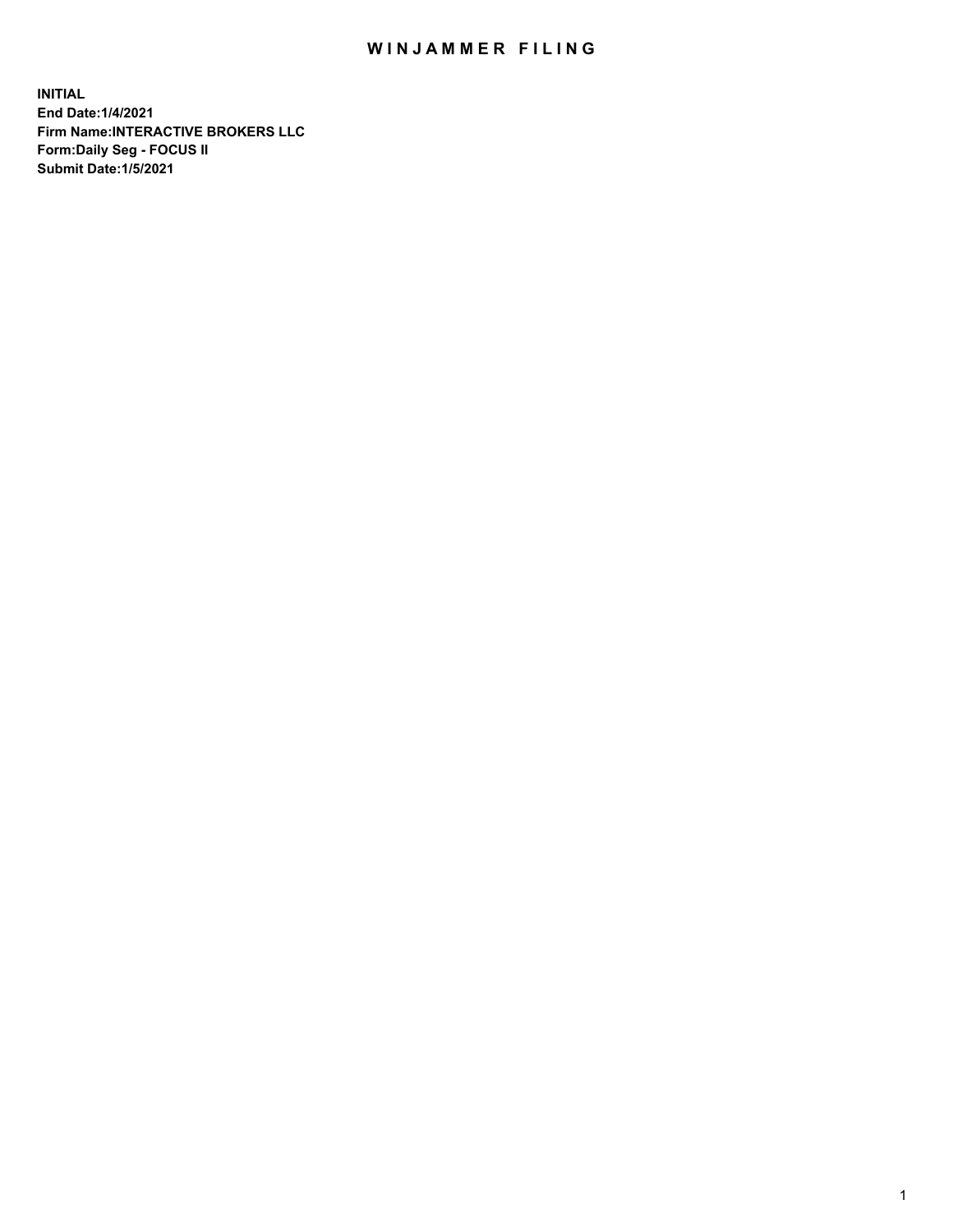**INITIAL End Date:1/4/2021 Firm Name:INTERACTIVE BROKERS LLC Form:Daily Seg - FOCUS II Submit Date:1/5/2021 Daily Segregation - Cover Page**

| Name of Company                                                                                                                                                                                                                                                                                                                | <b>INTERACTIVE BROKERS LLC</b>                                                                  |
|--------------------------------------------------------------------------------------------------------------------------------------------------------------------------------------------------------------------------------------------------------------------------------------------------------------------------------|-------------------------------------------------------------------------------------------------|
| <b>Contact Name</b>                                                                                                                                                                                                                                                                                                            | James Menicucci                                                                                 |
| <b>Contact Phone Number</b>                                                                                                                                                                                                                                                                                                    | 203-618-8085                                                                                    |
| <b>Contact Email Address</b>                                                                                                                                                                                                                                                                                                   | jmenicucci@interactivebrokers.c<br>om                                                           |
| FCM's Customer Segregated Funds Residual Interest Target (choose one):<br>a. Minimum dollar amount: ; or<br>b. Minimum percentage of customer segregated funds required:%; or<br>c. Dollar amount range between: and; or<br>d. Percentage range of customer segregated funds required between:% and%.                          | $\overline{\mathbf{0}}$<br>$\overline{\mathbf{0}}$<br>155,000,000 245,000,000<br>0 <sub>0</sub> |
| FCM's Customer Secured Amount Funds Residual Interest Target (choose one):<br>a. Minimum dollar amount: ; or<br>b. Minimum percentage of customer secured funds required:% ; or<br>c. Dollar amount range between: and; or<br>d. Percentage range of customer secured funds required between:% and%.                           | $\frac{0}{0}$<br>80,000,000 120,000,000<br>0 <sub>0</sub>                                       |
| FCM's Cleared Swaps Customer Collateral Residual Interest Target (choose one):<br>a. Minimum dollar amount: ; or<br>b. Minimum percentage of cleared swaps customer collateral required:% ; or<br>c. Dollar amount range between: and; or<br>d. Percentage range of cleared swaps customer collateral required between:% and%. | $\frac{0}{0}$<br>0 <sub>0</sub><br>0 <sub>0</sub>                                               |

Attach supporting documents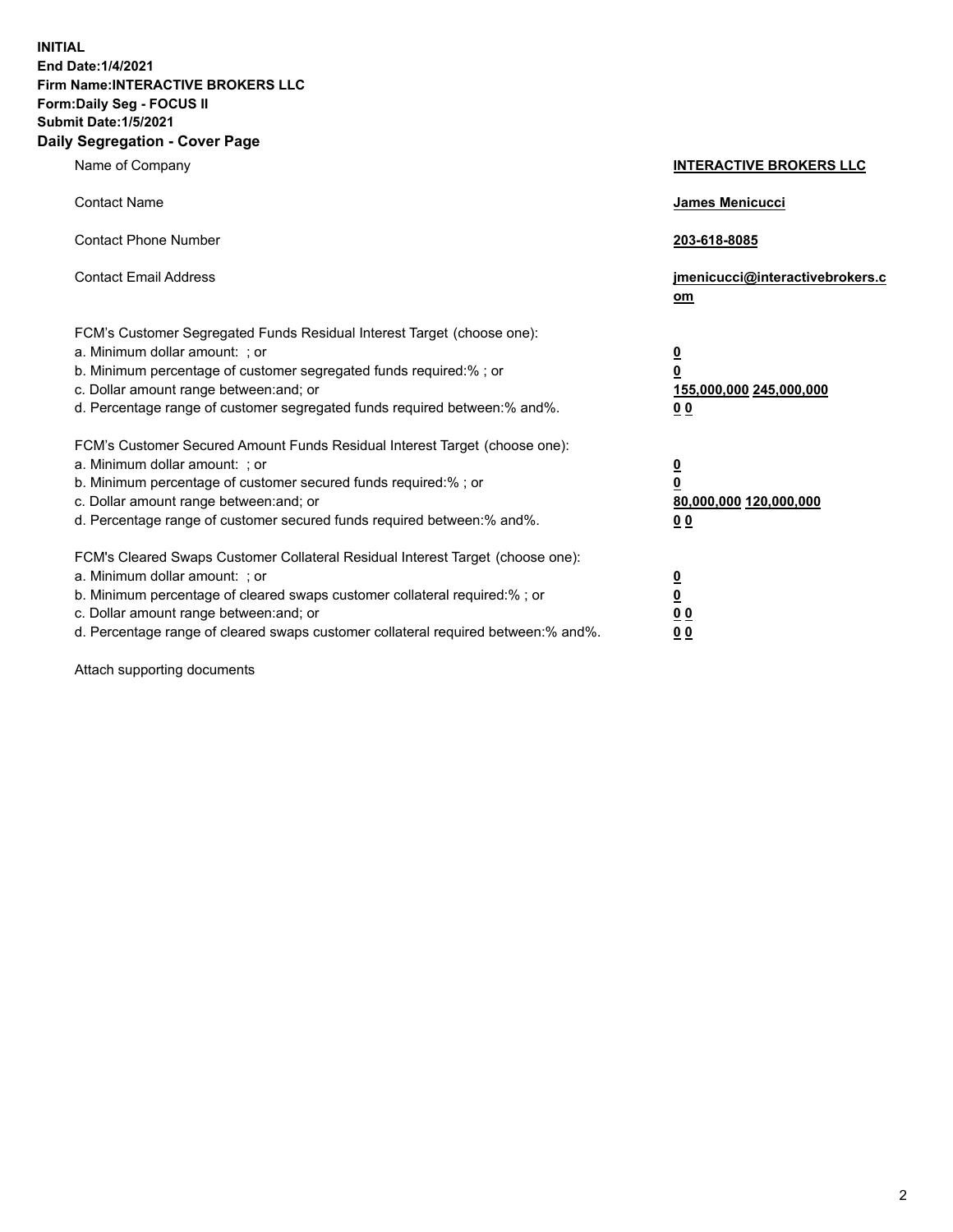**INITIAL End Date:1/4/2021 Firm Name:INTERACTIVE BROKERS LLC Form:Daily Seg - FOCUS II Submit Date:1/5/2021 Daily Segregation - Secured Amounts**

|                | Dany Ocgregation - Oceanea Anioante                                                         |                                                |
|----------------|---------------------------------------------------------------------------------------------|------------------------------------------------|
|                | Foreign Futures and Foreign Options Secured Amounts                                         |                                                |
|                | Amount required to be set aside pursuant to law, rule or regulation of a foreign            | $0$ [7305]                                     |
|                | government or a rule of a self-regulatory organization authorized thereunder                |                                                |
| $\mathbf{1}$ . | Net ledger balance - Foreign Futures and Foreign Option Trading - All Customers             |                                                |
|                | A. Cash                                                                                     | 556,805,292 [7315]                             |
|                | B. Securities (at market)                                                                   | $0$ [7317]                                     |
| 2.             | Net unrealized profit (loss) in open futures contracts traded on a foreign board of trade   | 22,347,779 [7325]                              |
| 3.             | Exchange traded options                                                                     |                                                |
|                | a. Market value of open option contracts purchased on a foreign board of trade              | 108,335 [7335]                                 |
|                | b. Market value of open contracts granted (sold) on a foreign board of trade                | -53,413 [7337]                                 |
| 4.             | Net equity (deficit) (add lines 1. 2. and 3.)                                               | 579,207,993 [7345]                             |
| 5.             | Account liquidating to a deficit and account with a debit balances - gross amount           | 5,281 [7351]                                   |
|                | Less: amount offset by customer owned securities                                            | 0 [7352] 5,281 [7354]                          |
| 6.             | Amount required to be set aside as the secured amount - Net Liquidating Equity              | 579,213,274 [7355]                             |
|                | Method (add lines 4 and 5)                                                                  |                                                |
| 7.             | Greater of amount required to be set aside pursuant to foreign jurisdiction (above) or line | 579,213,274 [7360]                             |
|                | 6.                                                                                          |                                                |
|                | FUNDS DEPOSITED IN SEPARATE REGULATION 30.7 ACCOUNTS                                        |                                                |
| $\mathbf{1}$ . | Cash in banks                                                                               |                                                |
|                | A. Banks located in the United States                                                       | 75,676,738 [7500]                              |
|                | B. Other banks qualified under Regulation 30.7                                              | 0 [7520] 75,676,738 [7530]                     |
| 2.             | <b>Securities</b>                                                                           |                                                |
|                | A. In safekeeping with banks located in the United States                                   | 449,966,000 [7540]                             |
|                | B. In safekeeping with other banks qualified under Regulation 30.7                          | 0 [7560] 449,966,000 [7570]                    |
| 3.             | Equities with registered futures commission merchants                                       |                                                |
|                | A. Cash                                                                                     | $Q$ [7580]                                     |
|                | <b>B.</b> Securities                                                                        | $0$ [7590]                                     |
|                | C. Unrealized gain (loss) on open futures contracts                                         | $0$ [7600]                                     |
|                | D. Value of long option contracts                                                           | $0$ [7610]                                     |
|                | E. Value of short option contracts                                                          | 0 [7615] 0 [7620]                              |
| 4.             | Amounts held by clearing organizations of foreign boards of trade                           |                                                |
|                | A. Cash                                                                                     | $Q$ [7640]                                     |
|                | <b>B.</b> Securities                                                                        | $0$ [7650]                                     |
|                | C. Amount due to (from) clearing organization - daily variation                             | $0$ [7660]                                     |
|                | D. Value of long option contracts                                                           | $0$ [7670]                                     |
|                | E. Value of short option contracts                                                          | 0 [7675] 0 [7680]                              |
| 5.             | Amounts held by members of foreign boards of trade                                          |                                                |
|                | A. Cash                                                                                     | 153,447,536 [7700]                             |
|                | <b>B.</b> Securities                                                                        | $0$ [7710]                                     |
|                | C. Unrealized gain (loss) on open futures contracts                                         | 29,016,614 [7720]                              |
|                | D. Value of long option contracts                                                           | 108,335 [7730]                                 |
|                | E. Value of short option contracts                                                          | <mark>-53,413</mark> [7735] 182,519,072 [7740] |
| 6.             | Amounts with other depositories designated by a foreign board of trade                      | $0$ [7760]                                     |
| 7.             | Segregated funds on hand                                                                    | $0$ [7765]                                     |
| 8.             | Total funds in separate section 30.7 accounts                                               | 708,161,810 [7770]                             |
| 9.             | Excess (deficiency) Set Aside for Secured Amount (subtract line 7 Secured Statement         | 128,948,536 [7380]                             |
|                | Page 1 from Line 8)                                                                         |                                                |
| 10.            | Management Target Amount for Excess funds in separate section 30.7 accounts                 | 80,000,000 [7780]                              |
| 11.            | Excess (deficiency) funds in separate 30.7 accounts over (under) Management Target          | 48,948,536 [7785]                              |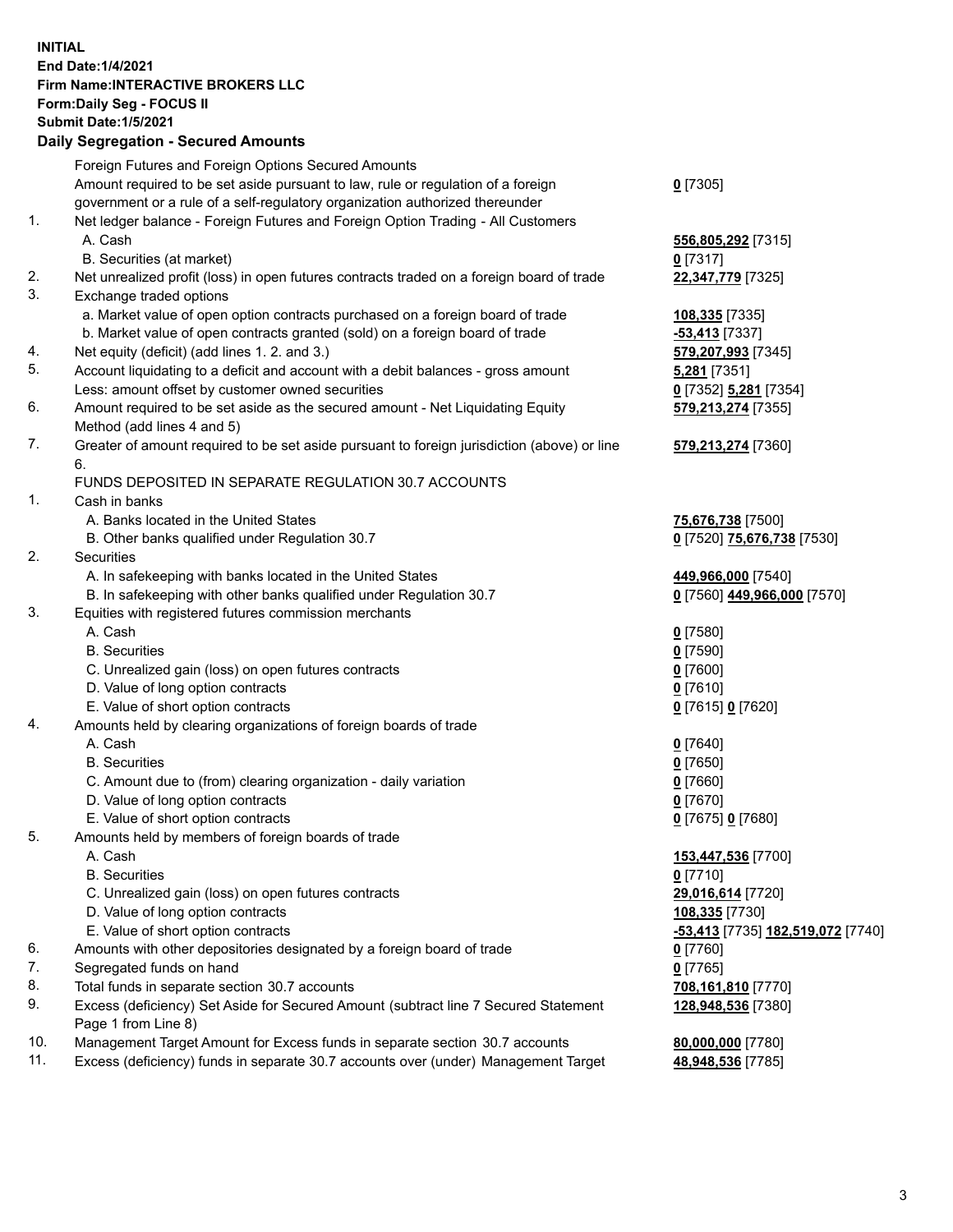**INITIAL End Date:1/4/2021 Firm Name:INTERACTIVE BROKERS LLC Form:Daily Seg - FOCUS II Submit Date:1/5/2021 Daily Segregation - Segregation Statement** SEGREGATION REQUIREMENTS(Section 4d(2) of the CEAct) 1. Net ledger balance A. Cash **5,440,733,466** [7010] B. Securities (at market) **0** [7020] 2. Net unrealized profit (loss) in open futures contracts traded on a contract market **448,396,040** [7030] 3. Exchange traded options A. Add market value of open option contracts purchased on a contract market **279,116,079** [7032] B. Deduct market value of open option contracts granted (sold) on a contract market **-236,118,902** [7033] 4. Net equity (deficit) (add lines 1, 2 and 3) **5,932,126,683** [7040] 5. Accounts liquidating to a deficit and accounts with debit balances - gross amount **4,962,020** [7045] Less: amount offset by customer securities **0** [7047] **4,962,020** [7050] 6. Amount required to be segregated (add lines 4 and 5) **5,937,088,703** [7060] FUNDS IN SEGREGATED ACCOUNTS 7. Deposited in segregated funds bank accounts A. Cash **1,716,941,712** [7070] B. Securities representing investments of customers' funds (at market) **2,333,764,790** [7080] C. Securities held for particular customers or option customers in lieu of cash (at market) **0** [7090] 8. Margins on deposit with derivatives clearing organizations of contract markets A. Cash **1,887,816** [7100] B. Securities representing investments of customers' funds (at market) **1,963,177,458** [7110] C. Securities held for particular customers or option customers in lieu of cash (at market) **0** [7120] 9. Net settlement from (to) derivatives clearing organizations of contract markets **117,421,013** [7130] 10. Exchange traded options A. Value of open long option contracts **278,895,898** [7132] B. Value of open short option contracts **-236,082,959** [7133] 11. Net equities with other FCMs A. Net liquidating equity **0** [7140] B. Securities representing investments of customers' funds (at market) **0** [7160] C. Securities held for particular customers or option customers in lieu of cash (at market) **0** [7170] 12. Segregated funds on hand **0** [7150] 13. Total amount in segregation (add lines 7 through 12) **6,176,005,728** [7180] 14. Excess (deficiency) funds in segregation (subtract line 6 from line 13) **238,917,025** [7190] 15. Management Target Amount for Excess funds in segregation **155,000,000** [7194] **83,917,025** [7198]

16. Excess (deficiency) funds in segregation over (under) Management Target Amount Excess